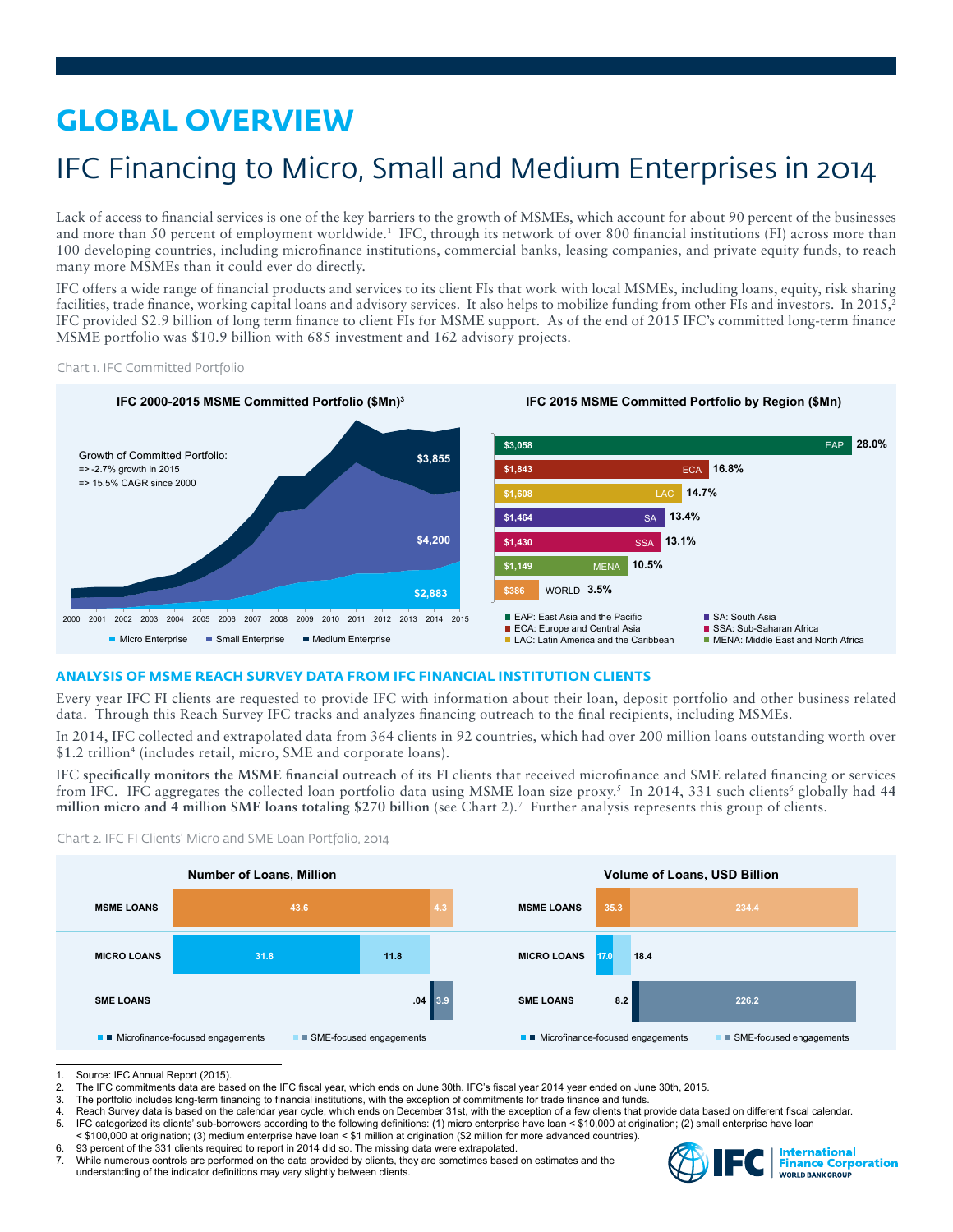

Chart 3. IFC FI Clients' Micro and SME Loan Portfolio by Region and Loan Size at Origination, 2014



# **IFC CLIENTS' LOAN PORTFOLIO BY TYPE OF IFC ENGAGEMENT**

Depending on the type of engagement, IFC places its clients in two categories: FIs supported by IFC in the area of microfinance, and FIs supported by IFC in the area of SME financing.

# **MICROFINANCE FOCUSED ENGAGEMENTS**

In 2014, IFC was able to survey or extrapolate outreach data from 119 FI clients with microfinance-focused engagements in 54 countries, 44.5 percent of these clients received advisory services from IFC.

### **SME FOCUSED ENGAGEMENTS**

In 2014, IFC was able to survey or extrapolate outreach data from 212 FI clients with SME-focused engagements in 76 countries, 34.0 percent of these clients received advisory services from IFC.

Chart 4. IFC Clients' Loan Portfolio Composition by Micro, Small and Medium Loans, 2014





Table 1. Microfinance Focused Engagements: Detailed Loan Portfolio Breakdown, 2014

|        | <b>Outstanding Loan</b><br><b>Portfolio</b> |            | Average<br><b>Loan Size</b> | <b>Number of</b><br>Loans to<br>women <sup>8</sup> | <b>NPL</b><br>percent <sup>9</sup> |  |
|--------|---------------------------------------------|------------|-----------------------------|----------------------------------------------------|------------------------------------|--|
| Loan   | <b>Number</b>                               | '000S      | \$                          | $\%$                                               | $\%$                               |  |
| Micro  | 31.829.031                                  | 16.978.648 | 533                         | 50.5%                                              | 1.7%                               |  |
| Small  | 385,637                                     | 5.714.342  | 14.818                      | 28.3%                                              | 1.7%                               |  |
| Medium | 20.117                                      | 2.443.896  | 121.485                     | 21.5%                                              | 2.9%                               |  |

Table 2. SME Focused Engagements: Detailed Loan Portfolio Breakdown, 2014

|        |               | <b>Outstanding Loan</b><br><b>Portfolio</b> | Average<br><b>Loan Size</b> | <b>Number of</b><br><b>Loans to</b><br>women <sup>8</sup> | <b>NPL</b><br>percent <sup>9</sup> |  |
|--------|---------------|---------------------------------------------|-----------------------------|-----------------------------------------------------------|------------------------------------|--|
| Loan   | <b>Number</b> | '000S                                       | 'S                          | $\frac{9}{6}$                                             | $\%$                               |  |
| Micro  | 11.763850     | 18.356.316                                  | 1.560                       | 20.8%                                                     | 9.2%                               |  |
| Small  | 3,054,284     | 64.894.391                                  | 21.247                      | 17.0%                                                     | 8.0%                               |  |
| Medium | 841.495       | 161.331.518                                 | 191,720                     | 13.3%                                                     | 6.0%                               |  |

<sup>8.</sup> Estimated percentage of outstanding loans to women in each loan size category. Data was reported by 77 clients with



**International<br>Finance Corporation**<br>WORLD BANKGROUP

microfinance-focused engagements, and 48 clients with SME-focused engagements. 9. Nonperforming Loan (NPL) = > 90 days past due loans.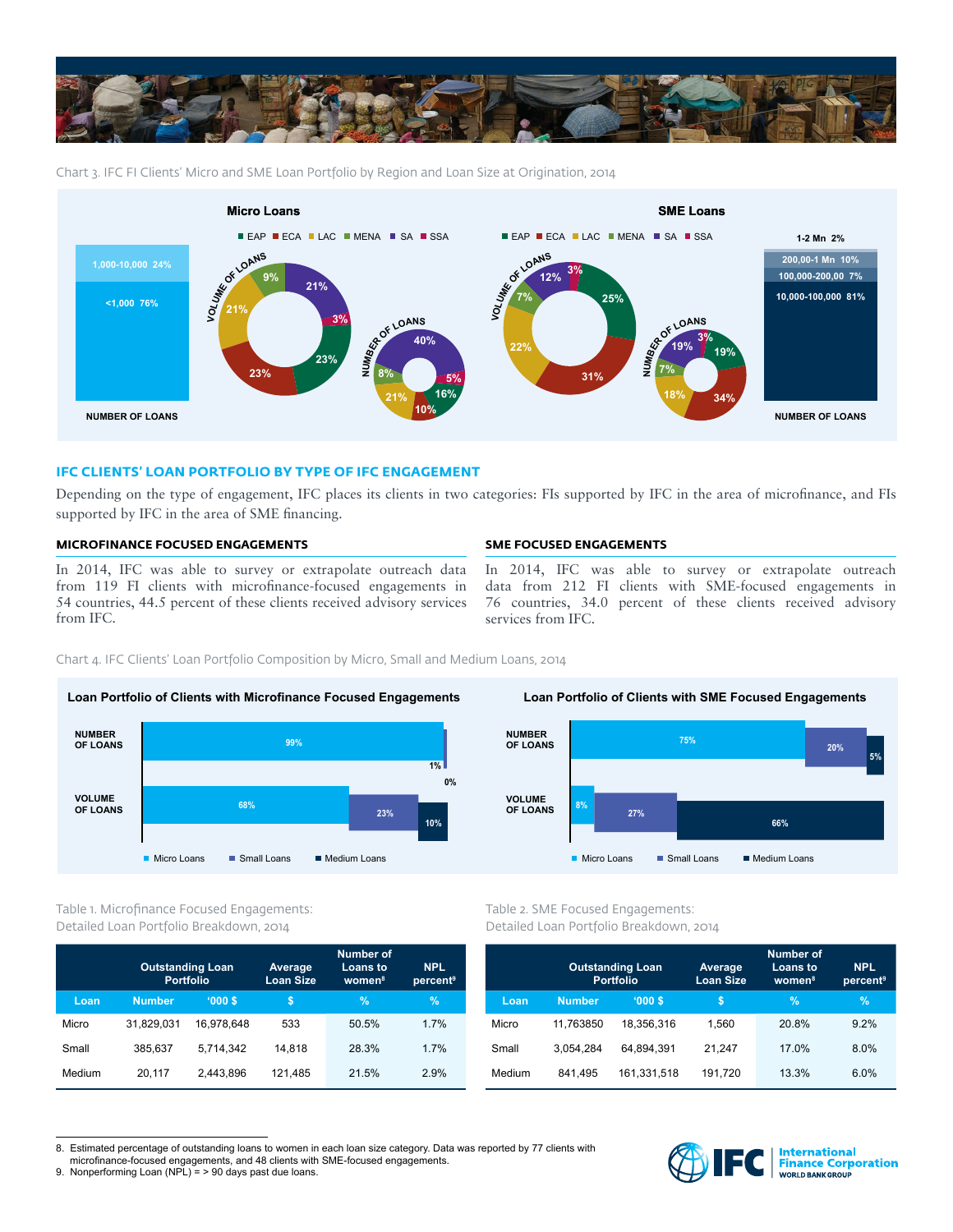

Notably, the portfolios of clients that had micro and SME-focused engagements with IFC were different in terms of loan performance and gender profile. The clients receiving microfinance focused financing and services, reported significant reach to women entrepreneurs (50 percent of micro loans) and very low NPL levels. Clients with SME-focused engagements reported that about 13-21 percent of loans were issued to women entrepreneurs, which is in line with SME Gender Baseline Study,<sup>10</sup> published by IFC in 2014. The NPL level was at 6-9 percent among these clients (see Table 1).

## **MSME LOAN PORTFOLIO GROWTH AND DYNAMICS IN 2004-2014**

Volume of micro and SME loans grew consistently over time. During 2004-2014, the MSME loan portfolio grew by 45.4 percent by number, and by 35.7 percent by volume of loans on a compounded basis.

Three main factors influence MSME loan portfolio growth: changes in the MSME portfolio among existing IFC clients, entries of new clients, and exits of existing clients, when, for example, IFC loans get fully repaid. The dynamics of these factors determines the MSME Reach growth trends from year to year.

In 2014, MSME loan volume of 266 existing clients grew by 14.5 percent, while the number of such loans increased by 45.4 percent over the year.

In 2014, 58 new IFC clients contributed to the wider MSME outreach with 5.2 million loan portfolio totaling in \$27.7 billion. At the same time, 68 exited clients pushed the overall MSME portfolio volume down. Specifically, IFC's exit from its investments in two large clients in China and Brazil, which jointly held \$76 billion in MSME portfolio last year, significantly affected the overall portfolio. As a result of these factors, the volume of MSME loans decreased by 11.2 percent, while the number of loans increased by 39.4 percent in 2014 compared to 2013.

A total of 213 MSME focused clients reported in 2012, 2013, and 2014. During this period, the number of MSME loans they provided grew by 31.1 percent and volume increased by 15.7 percent on a compounded basis.

Chart 5. Historical Loan Portfolio of IFC Clients with MSME Focused Engagements, 2004-2014



| <b>Number of MSME Clients Reported</b> |      |      |      |      |      |      |      |      |      |      |      |
|----------------------------------------|------|------|------|------|------|------|------|------|------|------|------|
|                                        | 2004 | 2005 | 2006 | 2007 | 2008 | 2009 | 2010 | 2011 | 2012 | 2013 | 2014 |
| <b>MFIs</b>                            | 26   | 46   | 46   | 82   | 59   | 66   | 71   | 79   | 102  | 120  | 119  |
| SME FIS                                | 40   | 97   | 89   | 124  | 163  | 163  | 154  | 191  | 216  | 225  | 212  |
|                                        |      |      |      |      |      |      |      |      |      |      |      |

MFIs: Microfinance Focused Engagements SME FIs: SME Focused Engagements

Chart 6. IFC Clients' MSME Loan Portfolio Dynamic: Contribution from Existing and New Clients 2004-2014